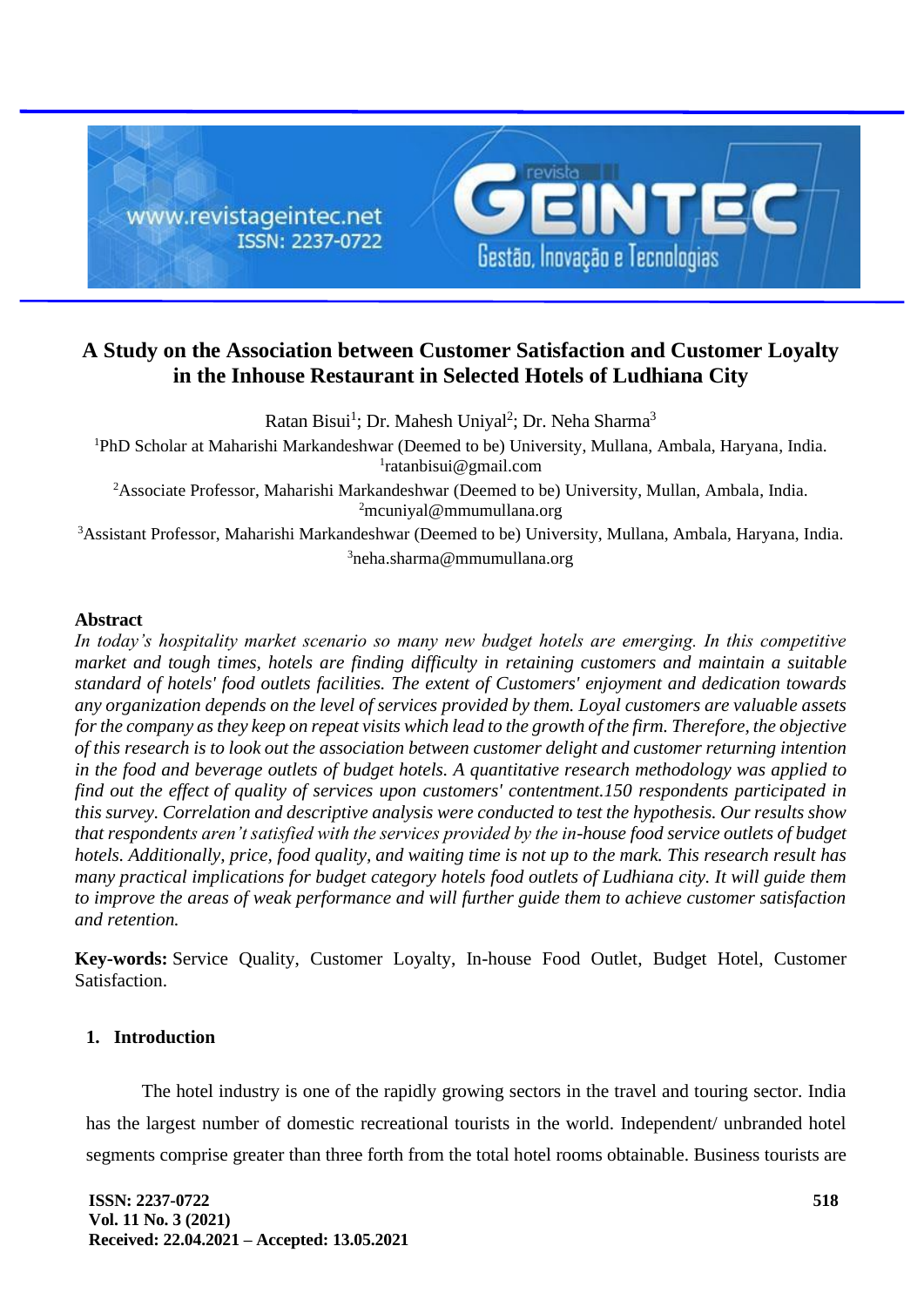successively rising in number, by the rapid growth of the information technology segment and the appearance of various multinational organizations. Subsequently, from the last two decades, many new hotels and restaurants are mushrooming in and outside the city. Which leads to tough competition in the marketplace.

Hotel and restaurant industry facing many problems nowadays. One of the greatest challenges faced by the hospitality industry is service quality. Employee management is a major challenge faced by the industry. Attrition increased because of the lack of quality manpower and cutthroat contest for skilful employees through competing service sector. Almost all budget hotels have a room dining facility for the in-house guests, Banquets and party hall, a coffee shop, and a specialty restaurant. The food service department is the major revenue-generating area of a hotel. Also, customer's overall hotel stays and dining experience and their degree of satisfaction level and loyalty will decide their repurchase intention in the next visit from the same organization. A great many examples exemplified that the foodservice industry cultivates customer satisfaction and retention as contrary to merely upgrade on the quality performance of services and strategies. Because of this reason, it is necessary to know the determinants of customer delight and their loyalty is eventual to become a necessary condition for the future survival of hotels inhouse food outlets.

# **Service Quality**

Delivery of excellent service quality is the main area of improvement which is faced by food service managers. It is a necessary prerequisite for prosperity coming into existence in the cutthroat competitive and universal foodservice industry. Perfection in service quality is the primary feature in obtaining customer satisfaction. Service quality is a powerful condition associated with products, services, people, and atmosphere that meets or exceeds customers' expectations. Service quality also quickly adopts the degree of influence a firm has on its customers, environment, and community. Customers of any firm are based on the quality of products and services they receive and on the regular contact they have with the employees working in the firm.

To ensure what customers expect from the services is primal in meeting or exceeding the service quality. Discretion of service quality standards relies on upon in a manner customers expect and understand the real execution in the situation they have expected from the service. The perceived service standard is outlined like the range of distinction amid the customer's expectations plus their perceptions. It is related to where, when, and how the service is encountered by the customer.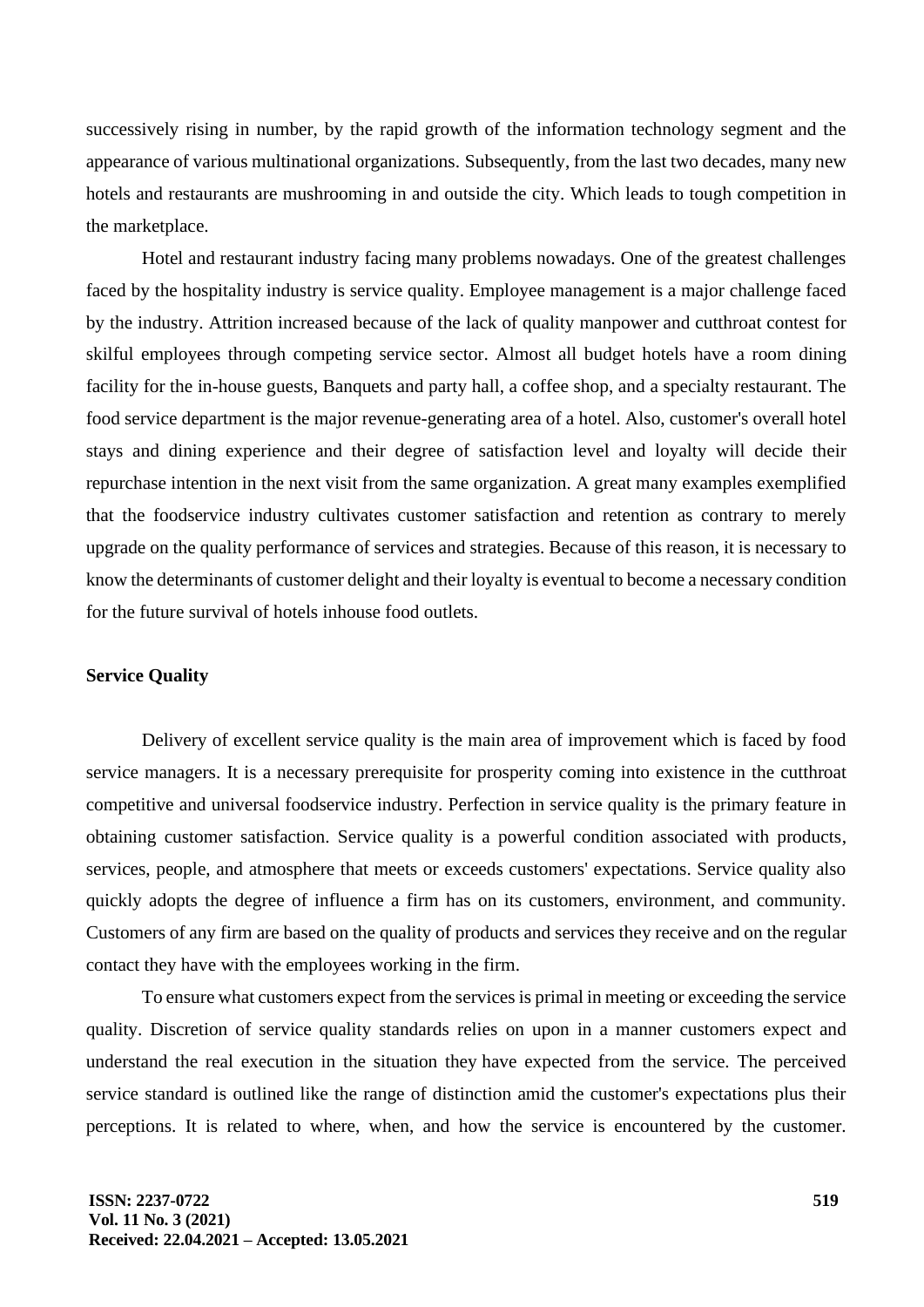Additionally, service quality is a consideration and consequence through an assessment procedure by which customers differentiate their anticipations by the services and product achieved by them.

#### **Service Quality and Customer Retention**

The catering industry is a prerequisite division of the tourism sector. Customer loyalty in restaurant business context it is patrons wish to become a permanent client for a long period utilizing its products and services on a repeated basis and suggesting to friend and families. Nowadays every firm wants its customers to be loyal to them. Because a loyal customer is always profitable to the company and saves money in terms of spreading positive words and repeat purchases. Customer Loyalty is when patrons believe they have received the best quality of products and services as against the amount spent on it.

Restaurant managers/owners believe that the organization can increase its revenue by delivering quality service and satisfying customers. Studies showed, all the same, that only satisfying customers will not solve the case because leaving the customers satisfied will not guarantee their repurchase intention. Now, it is clear that faithful and loyal customers are more important than just satisfied customers in any business organization's prosperity. As they do repeat purchases which ultimately involved in more businesses and free of cost brand image publication.

Increasing competition and customer demand for more options have constituted new defiance to foodservice managers. Restaurant management, thus, finding the driveway to the most impactful outcome of customer satisfaction and retention. The consequences of this research will assist both the branded and unbranded hotels' food and beverage service managers in the instrumentation of policies to ensure that inhouse food outlets will receive customer satisfaction and loyalty from existing and new customers either.

## **Research Question and Hypothesis**

 $H_1$  = There is a significant and positive association amid customer satisfaction and customer loyalty.

 $H<sub>0</sub>=$  There is no significant and positive association amid customer satisfaction and customer loyalty.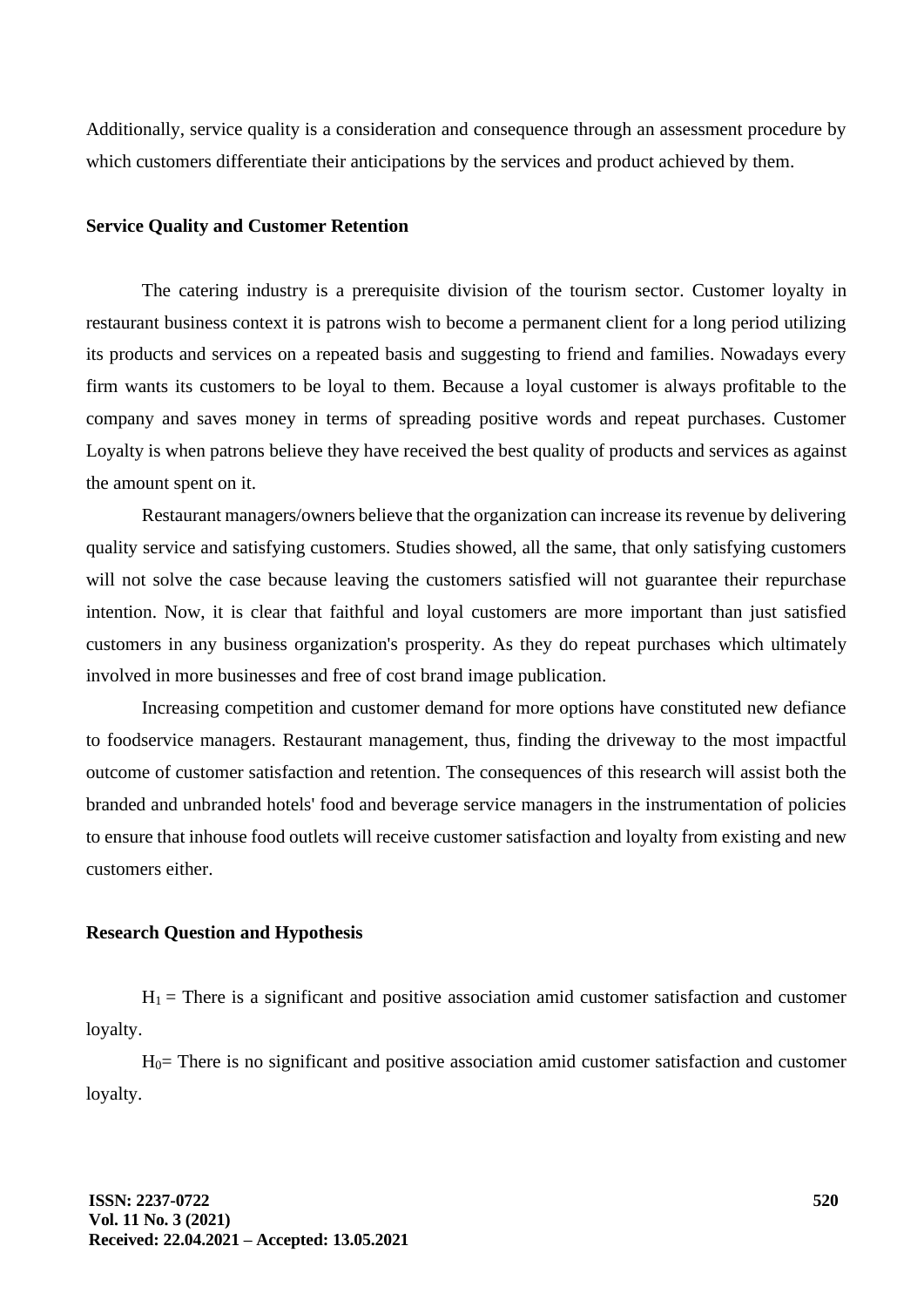# **2. Literature Review**

#### **Association Amid Service Quality and Customer Satisfaction**

According to (Marc Oliveras, et al., 2020), authors described the fragile components which affect the service quality of sustainable success in the hospitality industry are physical atmosphere, business dealing, employee factors, customer motivation, and customer relationship management. Hotel building design, equipment, and facilities, competence human resource, excellent service quality, superior product quality, the price-value ratio in respect to what the customer gets and pays for it, customer and employee relationship are the most influential factors for long run business and sustainability in the hospitality industry. **(Sandeep & Manoj, 2021),** found that staff behavior, man and machine work together, service quality, fresh ingredients, regular audits, new machines, and technology are responsible for the improvement of service quality. additionally, improved service quality positively and significantly influences customer enjoyment in QSR. To conclude, restaurant chains need to inculcate new business strategy as employees with a positive attitude, modern machinery that make the work easy and fast, food quality, using fresh ingredients which can be obtained from local farmers, customer feedback, and customer relationship management to know what exactly customers want and their desirable need. **(Amer and Raja, 2020**), found that there is a significantly positive relationship between quality of food, service quality, and customers' dining experience. The same result was also found in many similar studies. Additionally, repeat purchase positively related to restaurant services, food quality, the atmospheric condition of a fast-food restaurant. Apart from the intangible quality improvement, tangible quality must be considered while planning for new project development as physical ambient provide the pleasure feeling and spending more time and money as well. (**Ashish, et al., 2020**), found that many factors influence customer satisfaction such as location, parking facility, types of restaurants, price, different cuisine, employee professionalism, service quality, physical atmosphere, festival offers, and restaurant managed by the celebrity chef. In addition, most liking by customers is the availability of dishes and different cuisine followed by the convenient location, safe parking place for their belongings, and service quality. More, discounts offered in the promotional activity, festivals, live cooking, chefs' presence, price value ratio are other factors that impact customer satisfaction. **(Syariful & Untung, 2020**), revealed that, factors affect customer satisfaction and loyalty are food quality and service quality. Subsequently, service quality attributes didn't much influence on customer satisfaction. And customer satisfaction leads to customer loyalty. service quality components are useless if the food and beverage quality is not up to the mark. customer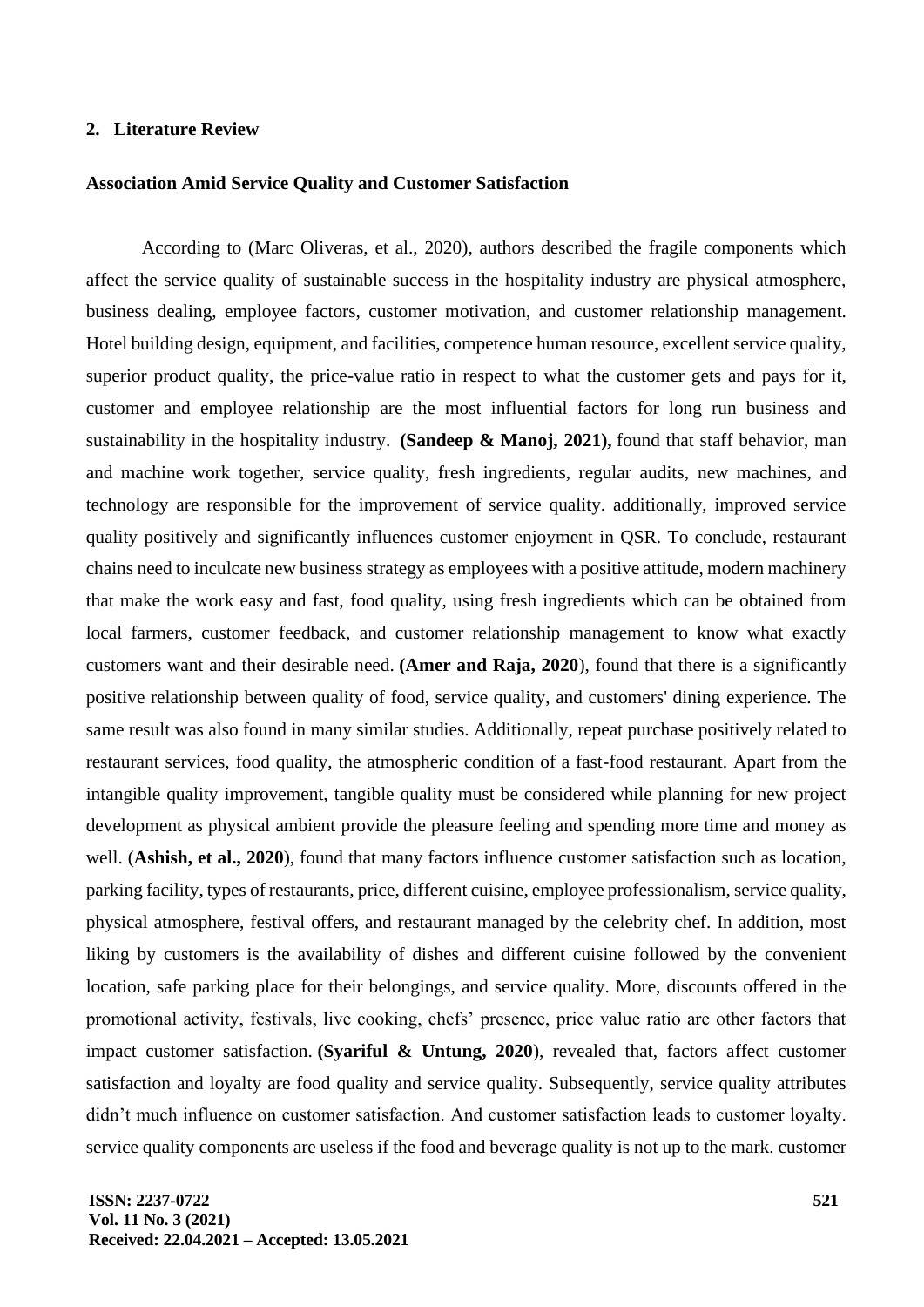satisfaction and customer loyalty depend on how good food and services are provided by the firm. (**Sachin, et al., 2020**), found that six atmospheric colour are colour, sitting layout, sound, room temperature, incandescence positively impacts the customer. Subsequently, Atmospheric essence has a significant impact on customers' revisit intention. Customers are also agreed to pay more on atmospheric elements of restaurant ambiance and they want repeat visits.

In research by (**Andre and Juliana, 2020**), found that empathy, reliability, and tangible dimensions influence service quality. In addition, the empathy dimension has the most influential element followed by the reliability and physical environment of the outlets. Better service quality more satisfied customers and low service quality no customer satisfaction. (**Morelight, et al, 2019**), authors confirmed that safeness, responsible, and the price has a significant effect on customer enjoyment of internet service provision. So, internet providers need to more focus on the following factors namely, they have to be dependable and consistent, ensure that the corrections have been done on time if anything goes wrong, provide exactly as ordered by users, serve on promised time, and quick responses to consumers, and provide extra effort to their special requests, price should be reasonable, no hidden cost should be levied to gain customer delight. (**Gautam and Raju, 2018**), described that waiting time, delivery of foods, yummy and taste of food items, reasonable price and pocket-friendly, convenient location and hygiene factors positively influence customer satisfaction in the quick-service restaurant of the university campus. When they find a good place providing all these needs and fulfill their requirement, they patronize the place. (**Mohinder and Anish, 2018**), revealed that intangible components have a big impact on customer satisfaction than tangible elements. In Chandigarh, most food outlets are well designed and have beautiful infrastructure and equipment, but have the only differences from one restaurant to another are the service team and their efficiency in dealing and providing the best services to the restaurant visitors. the warm welcome of guests, anticipate customer's needs, comfortable sitting, make them feel special, timely delivery of food, billing accuracy, menu suggestion, menu knowledge, ingredients used and preparation method are some of the queries asked by the patrons. (**Gautam, et al., 2018**), authors revealed that courteous service staffs, hygienically handling of food, comfortable seating, complaint handling, good administration, accessibility, kids' friendliness, proper communication, and fast service as well are positively and significantly impact customer satisfaction. In addition, there are mixtures of attributes in terms of tangibles and intangible quality dimensions that need to be upgraded to satisfy customers. (**Ishmael & Ghana, 2018**), found that customer satisfaction depends on service quality and time taken for the delivery of food. As faculty, students and staffs have very little time to spend in the food outlet so they want prompt and quick service response. Food quality has less impact on customers as the menu variety is limited and known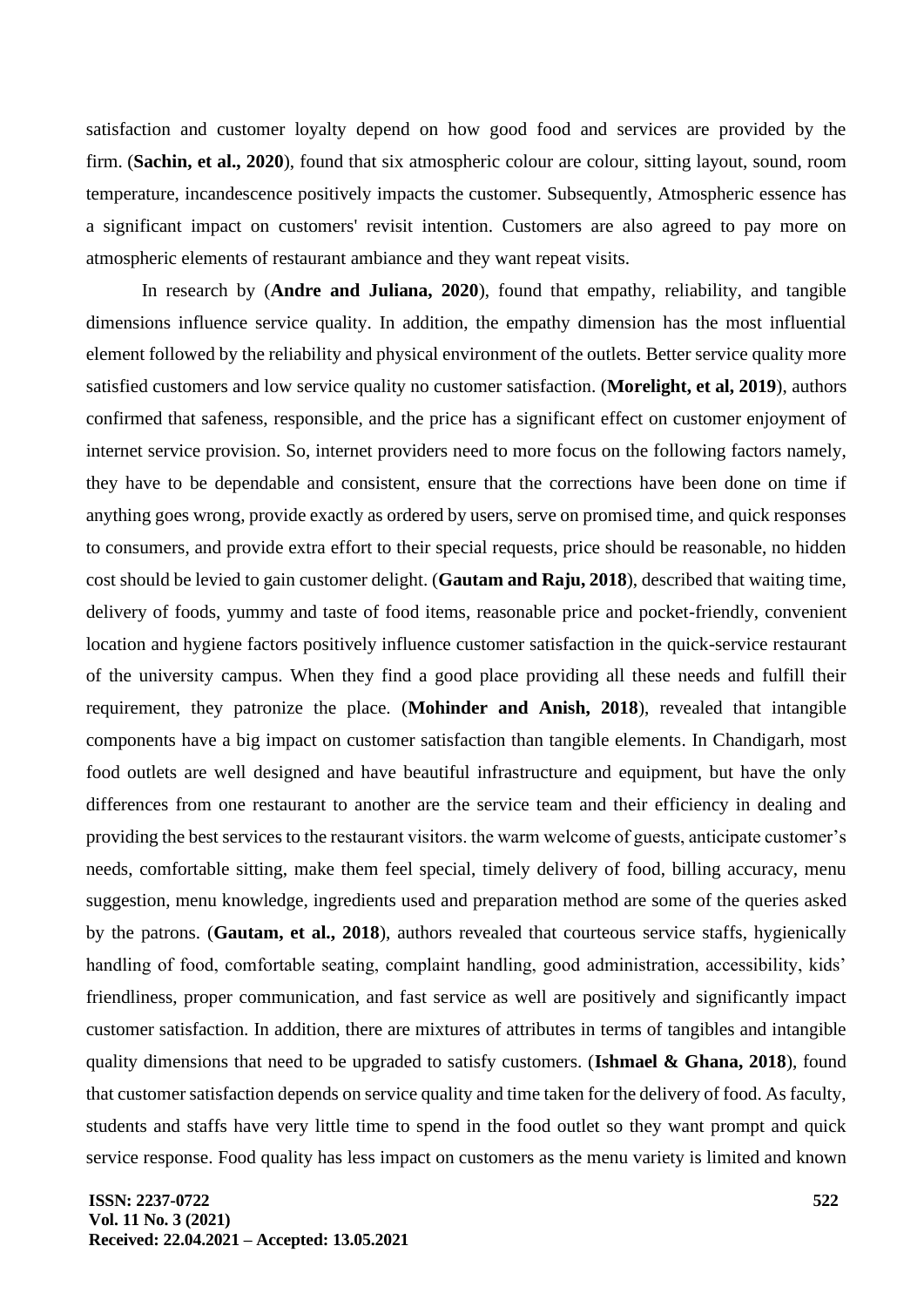to them. In addition, the functional quality which is rendered by the service staff needs to improve by the campus foodservice sector. (**Anshul & Maria, 2016**), observed that physical atmosphere, employee behavior, and food quality influence customer enjoyment. From colour to furniture and fixtures choices and incandescence, restaurants aesthetic increases brand image and effective way to generate interests and that attracts customers. Customers prefer honest waiting staff; food is the main product of the restaurant and surely impacts how respondents perceive their dining experience.

In a study by (**Agnes, et al., 2016**), authors revealed that insufficient staff and unskilled service staff, uncomfortable environment, improper layout, obsolete equipment are the main reason for delayed service and customer discomfort. The tangible aspects such as furniture and fixtures, facility design, space area for easy movement, electronic devices, appearance of staff, clean and hygienic atmosphere, parking space, and other such components need to be renewed or replaced. Proper welcome of customers, efficient and courteous service staff, professionalism, anticipate customers' needs and wants, timely service of food, billing accuracy, and taking special care of the customer will lead to restaurant success and customer retention.

According to (**Junaid, et al., 2016**), the authors confirmed that customers are concerned about infrastructure, ambiance, facility, equipment, decoration, lighting, and colour combination. Customers look for dependability and consistent quality of food and service, attentive and caring service staff, and good response as they want prompt and quick service from the quick-service restaurant. (**Douglas, 2015**), revealed that the Smell of the restaurant and atmosphere has the most liking by the customers followed by lighting and air quality and temperature, respectively in a pizza restaurant. Atmospheric conditions such as bright lighting, fresh aroma, and proper air-conditioning particularly when the footfalls increase as temperature and air quality have gone down and the customers feel awkward. (**Shaher & Muhammad Ali, 2015**), revealed that food quality and service quality are important factors in choosing for dining out, other factors like the location of the restaurant and spacious parking facility. (**Giacomo, et al., 2016**), revealed that friendly employees, a convenient and clean environment, options for entertainment for those who are waiting for a long time in the airport campus are important aspects of service quality that significantly influence older customers' satisfaction. Free wi-fi, comfortable seats, proper air conditioning, channel music, widescreen television are preferred. (**Lawrence & Lucy, 2016**), authors found that technical competency, quick response, timely delivery of services, courteous employees, solve problems quickly, ability to communicate properly, competent and effective staff are some of the service qualities which enhance customer satisfaction. In addition, the upper level of service quality is the key to success and differentiates from others in four-star and above-category hotels.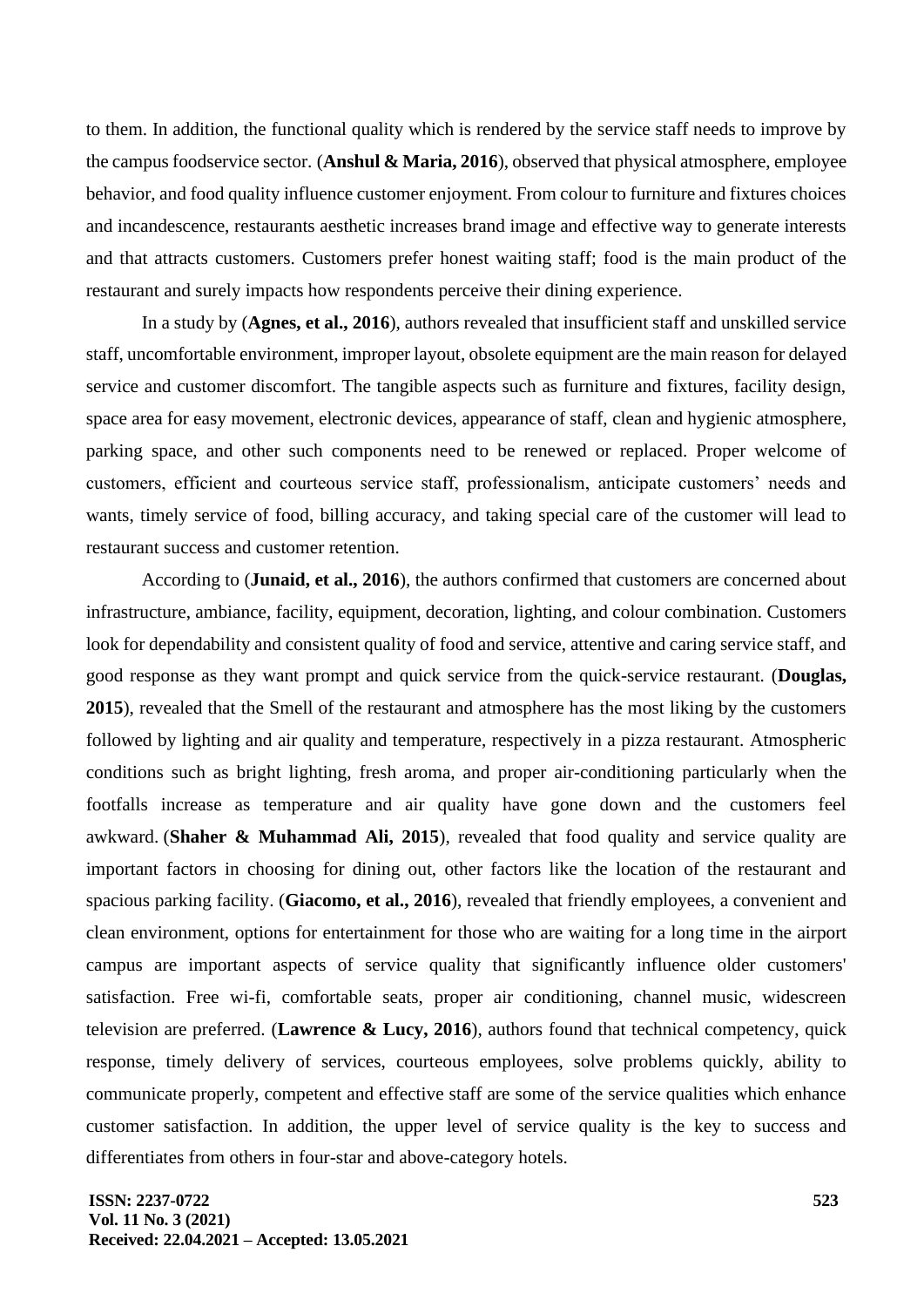According to (Mhlanga, et al., 2014), found that in fine dining restaurants food quality and service quality are positively correlated to the customer dining experience. Authentic cuisines in a lively environment that reflects particular cultures and traditions. menu knowledge, method of preparation, ingredients are more demanding. the authenticity of food, presentation, flavour, colour, texture, temperature, portion size. The warm welcome of customers, meeting and greeting, timely delivery of food, properly portioning of dishes, suggestive selling, serve food exactly as ordered by customers, and billing accuracy lead to customer satisfaction.

(**Shimiao Li, 2020**), found that except empathy rest of the service quality dimensions have a strong impact on customer satisfaction and revisit intention. further added hotel customers are more interested and satisfied with tangibles and visual attractions and employee behavior and the services rendered by them. Customers were least bothered about personalized service. The responsive part is the second important factor for customer satisfaction. (Shaher & Muhammad, 2015), found that ambiance, assurance, responsiveness, and reliability, and the least important aspect is the empathy dimension. Newcomers are less satisfied with the service quality than regular visitors. Employees must take care of old as well as new customers. The comfortable sitting arrangement, music, lighting, food quality, and quantity, spacious parking, convenient location significantly influence customer satisfaction. (**Sanjeev & Deepali, (2017**), found that food quality has more impact on customer satisfaction than service quality in the three-star category hotels restaurants. The study also says that food and service attributes have an impact in deciding destiny as a home away from home. (Sohyun, et al., 2018), revealed that solo diners perceived service quality are food quality, service quality, and physical atmosphere. Food quality is the most significant and positive impact on Solo diner's revisit intention. Further, service quality and physical environments do not influence solo diner's revisit intention. (**Mireille & Carole, 2019**), revealed that all the service quality dimension are equally important and has strongly and positively influence on customer overall satisfaction. Further, to maintain the standard and to improve tangibles such as more on design and facility planning, ambiance, atmosphere, layout, interior and exterior design of the dining area to attract more students, academicians, and staffs of the university. Cleanliness and hygiene were other important factors after menu variety and location which attracts consumers to dine in for different meals taken throughout the day. Proper pricing, value for money, variety of food items, and interactive and friendly staff members all have equal contributions in satisfying customers' dining experience. According to (Bandara and Dahanayake, 2020), found equipment and artifacts, employee uniforms, menu cards, brochures, and other such materials and intangibles like reliable and responsive staff, employees' assurances have a positive relationship with customer satisfaction. (**Krishna and Tefera, 2017**), reveal that service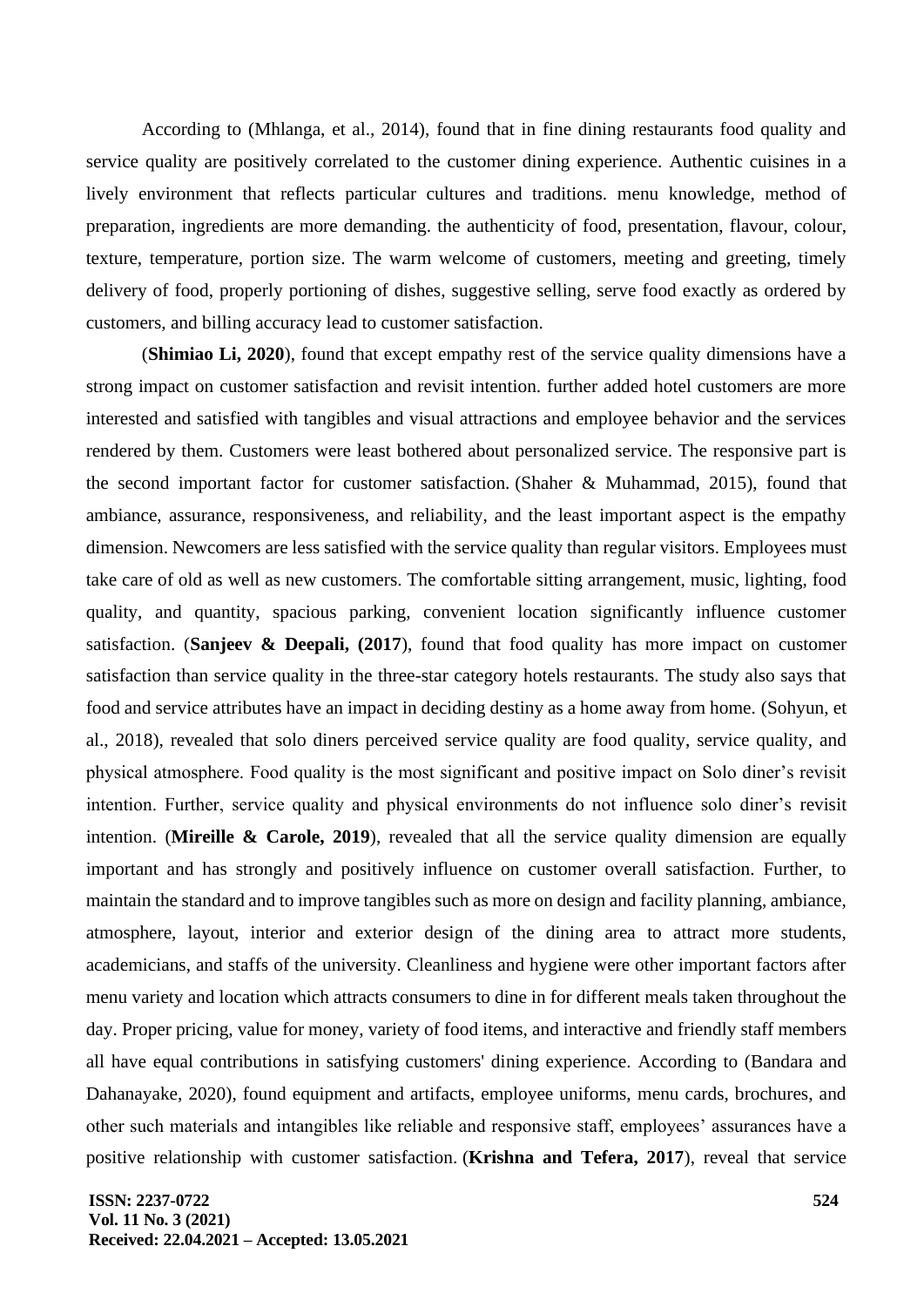quality components other than physical objects affect customer satisfaction. Previous studies also confirmed higher service quality always resulting in more happy and satisfied customers. Service staffs must be given continuous training and must provide with handsome pay packages and other benefits to motivate them for better performance. (**Simachew, 2018**), authors revealed that service quality dimensions have an impact on customer satisfaction. Physical setup has the strongest force for customer satisfaction. While responsiveness is the other constituent that is responsible for the customer's entire satisfaction level. Customers are not satisfied with the services rendered by the employees. As customers, faced communication problems and employees are unable to build trust and confidence with the customers.

#### **Customer Satisfaction and Customer Loyalty**

The study by (Abdullah & Ramazan, 2020), found that customer loyalty is considerably and positively associated with customer satisfaction. Customer loyalty is the outcome of excellent food and service quality. When customer's perception exceeds the expectation in terms of service quality, food quality, atmosphere, and value for money they become satisfied which resulting in customer loyalty and revisit intention. The important factors of customer loyalty are food quality, friendship and social bonds, pleasant atmosphere, variety seeking, dining experience, perceived value, switching cost, price-value ratio, and more. Determinants of customer satisfaction are service quality, food quality, waiting time, interaction with service personnel, consumption feeling, and restaurant environment. According to (Aliff, et al., 2018), revealed that service quality components have the biggest influence after that restaurant image and food product quality have significantly and positively impact on customer loyalty. Moreover, service quality, food quality, and image factors are responsible for customer loyalty. Consumers will be loyal to the firm if all the above-mentioned aspects have been met and provide more will certainly surplus respondent expectation level in the budget category of hotel restaurants of Terengganu, Malaysia.

In research by (Jamal & Dandis, 2018), found that when the customer gets all his needs and desires fulfilled, they become loyal to the organization. No other elements can satisfy customers and become loyal other than excellent service provided by the firm. Customer loyalty is the result of customer satisfaction and customer satisfaction obtained through service quality. Therefore, service quality dimensions are the most important factors which are rendered by the service staff are the determinants of customer satisfaction and loyalty. (Ana & Iva, 2015), hospitality management must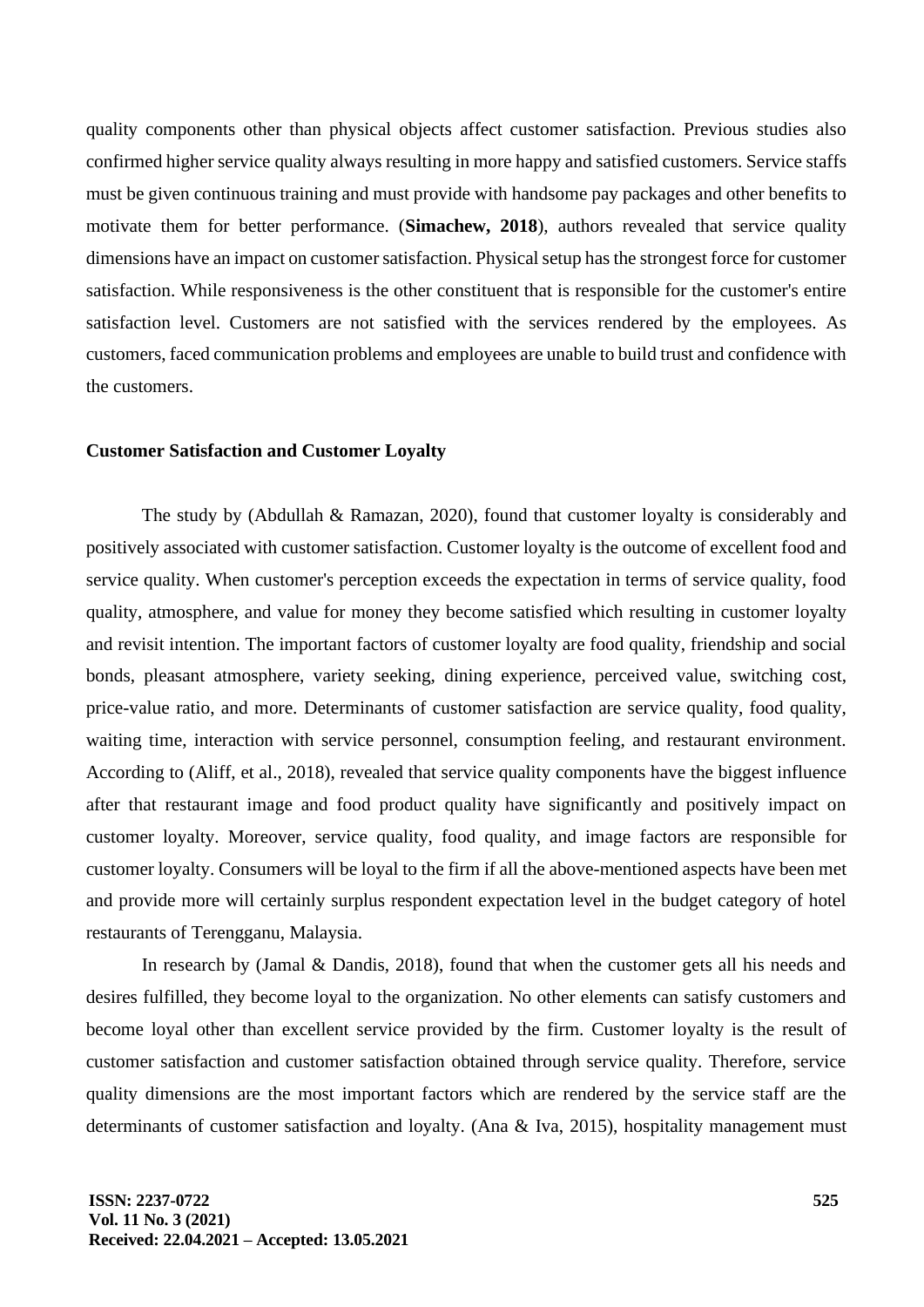invest more in employee training to achieve customer satisfaction through providing excellent service quality which undoubtedly leads to customer loyalty.

A study by (Anahita & Rohaizat, 2015), revealed that just satisfied customers not always loyal to the organization. Preferably, providing extra value, attentive to key customers, extra service, strong bond, customer relations, forecasting customers wants and delivered them before the competitors provide it. All these will lead to customers' delight and lead to customer loyalty. In research by (Nikhil, et al., 2015), the influence of loyalty and image of old food outlets on new ones, authors revealed that when the customers get more than their expectation, they become satisfied. Customer satisfaction is the result of the services received from the restaurant such as excellent food quality, hygienic and clean atmosphere, healthy food options, and the well-mannered and supporting employee was the most prerequisite factors that determine customer loyalty. Moreover, customer loyalty and image rely on the marketing strategy of selling off the right product, its price, advertisement, right place, target group, accessibility, and physical appearance. Frequent restaurant visitors are looking for organic fresh food, innovative creation, renovation of infrastructure, new and different ambiance and reasonable pricing strategy are the need of the customers.

According to (Krist & Barbara, 2014), found that, food & beverage quality, service quality attributes, and physical atmosphere straightaway influence customer satisfaction, which further enhance customer loyalty in the quick-service restaurant. Satisfied customers are most loyal to the firm. Customers will be more loyal when they receive excellent food, the fast service delivery of eatables, a pleasant physical environment, and a memorable dining experience. (Petr & Maria, 2019), found that, customers became more loyal when they purchase more of the same product. The customer gains more product knowledge when they repeat purchase. This way the two variables satisfaction and loyalty are interrelated and depend on one another. Further, when the service quality and product value are more than the price does not affect other factors. In research by (Shivratan & Divya, 2019), authors revealed that service quality dimension such as assurance and reliability dimension is relevant and most important factors for customer satisfaction and retention in the traditional Indian restaurant business setup. Knowledgeable and experienced employees who can give information about food products, methods of preparation, provide comforts and confidence in a business deal. Foods served on time promised, serves exactly what is being ordered, provides accurate billing, and quickly correct if anything goes wrong. The customer becomes satisfied and goes for a repeat purchase if the above-mentioned needs are fulfilled.

(Aymar & Joseph, 2019), found that only service quality is not enough for satisfying customers and win over them. Factors such as Price, product quality, physical layout, and ambiance are the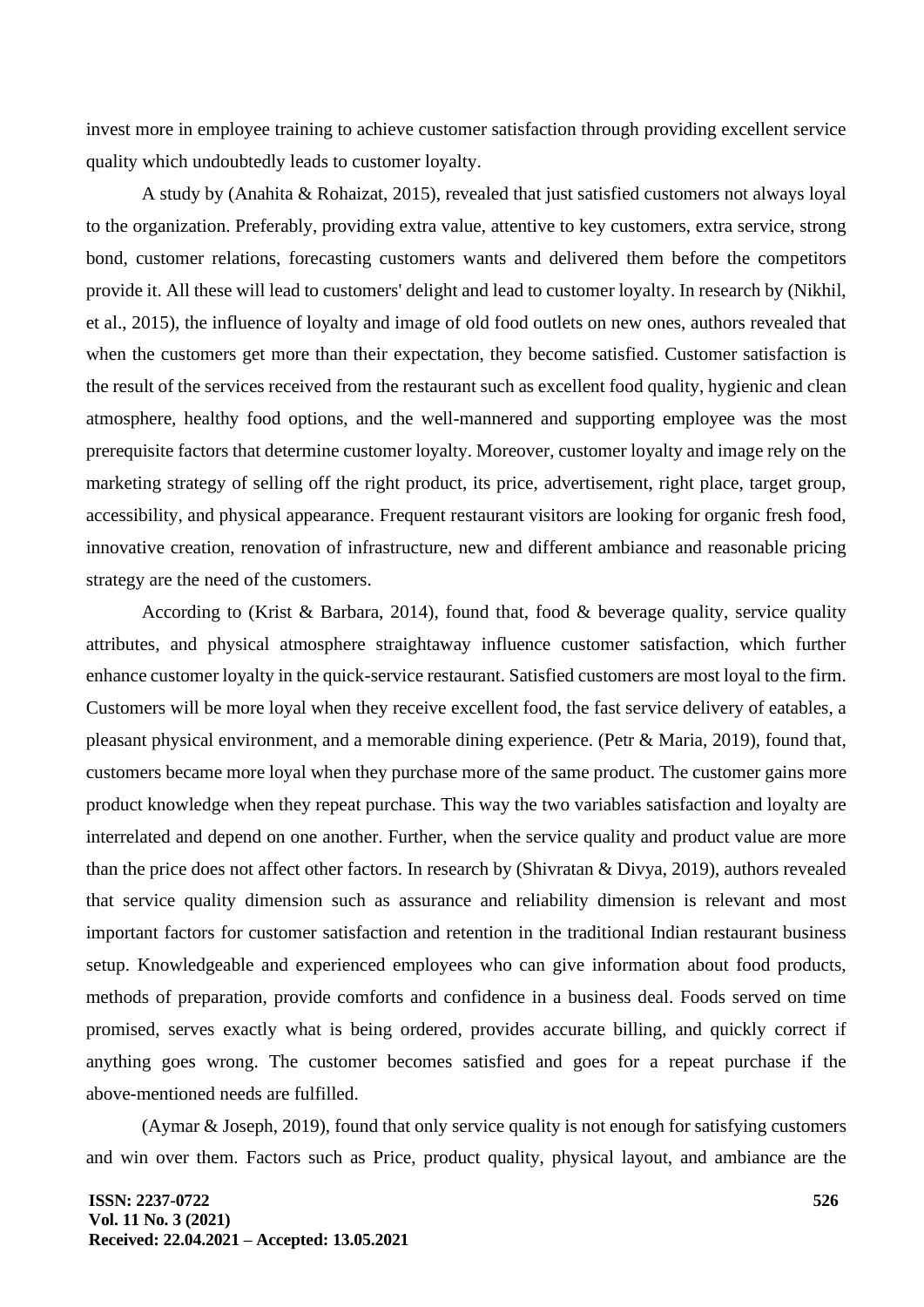important factors of customer delight and become faithful to the organization. (Amrik, et al, 2019), revealed that both food and service quality are important elements for customer satisfaction and revisit intention. Food quality has the highest and strongest factors for customers' choice in their dining experience. Service quality attributes are also enhancing customer satisfaction. If food quality is not up to the standard as required by the customers, they will not enjoy the service as well. So, both attributes are equally important for highway travelers. Innovative menu, Festival special dishes, Interior design, ambiance, clean toilets, specious parking, convenient location, price value ratio all have a positive impact on the dining experience. (Krishna, 2017), the study reveals that customer loyalty is the result of overall satisfaction achieved by customers from the firm. When the customer's perception surplus customer expectation then customers become delighted resulting in customer loyalty. Until and unless customers are loyal to the company, they will not repurchase from the same firm so every firm must be assured that their customers are happy and spread good words. (Kartika, et al, 2015), the author's investigation reveals that customer satisfaction and loyalty factors are food quality, physical setup of the outlet, reliability, and the customers perceived value. Customers will be satisfied and loyal when they will receive excellent food quality, comfortable seating, reliable and trustworthy service staff who can make them feel comfortable and provide a memorable dining experience.

(Waqar Rana, et al, 2021), described that Food quality, service quality attributes, and price value ratio are the three most important components that affect brand image and behavioural intention of fast-food chain restaurant customers. Furthermore, the reliability factor has a great impact on customer loyalty. This is in line with (Hee & Yongping, 2020), which revealed that reliable and trustworthy service staff may create customers feel comfortable and pleasurable dining experience which ultimately led to customer loyalty in the quick service restaurants. Timely service and delivery of food ordered, trust worthy, accurate billing all crate customer loyalty. Fast food restaurant management must focus on customer and staff interaction in a service encounter rather than just to handover the food to the customer on the counter. They need to take special care of their customers. Weng-Kun, et al, 2016), investigated and found that customers happen to be loyal when the service quality level is high. Customer satisfaction also acts as an intermediary amid service quality and loyalty.

An investigation by (Ying Tuan, et al, 2018), reveal that customer's perception of service quality is overall dining experience, relationship quality, and emotions which positively and significantly builds a good relationship with the service providers. Relationship quality means when customers receive all the service quality components like excellent food, very good service quality, environment, price-value ratio, other convenience factors such as warm welcome, special care, discounts on certain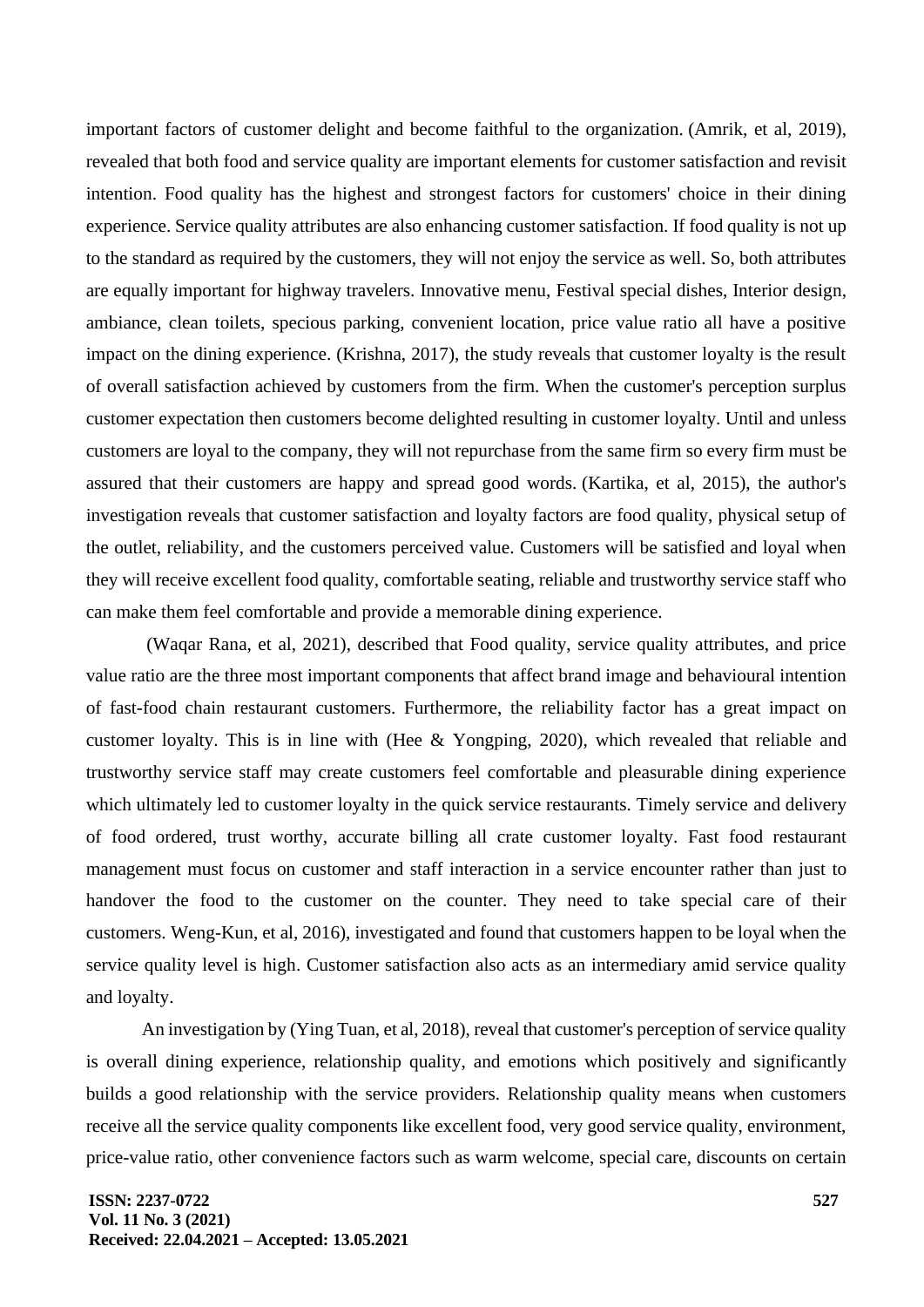occasions like birthdays, anniversary, then relationship quality build up and customers emotions increases that attach to the firm's environment and with employees over some time which results in customer loyalty. Customers become loyal to the organization in the long run when they attached to the emotions of the restaurant as emotion is the deeper form of relationship. Management must train the service staff to win over the emotional and relational bonds with customers to retain them for the long run business. (Elif Ahmet, 2020), authors revealed that tangibles, assurance and empathy dimension affect customer satisfaction and loyalty. Male customers are more loyal than female customers as female customers have high service quality perception than their male counterparts. Satisfied customers are the most loyal customer. Satisfaction is a mental attitude that changes over time and depends on the customer's mood and their belief. Old customers are most loyal as they know restaurant employees and visited many times. For new customer it takes time to become familiar with the waiting staff and their services.

## **Factors Determining Customer Satisfaction**

The study by (Ali, 2019), found that restaurant diners observe food quality, timely delivery, physical atmosphere, and value for money in deciding their satisfaction level. In addition, reasonable price and value for money, Beauty of interior decoration, friendly atmosphere and dedicated staff members, excellent food and beverage quality is the basic need for any customer in their dining experience. Therefore, management must improve the quality of tangibles and intangibles accordingly to have happy customers. (R. Kannan, 2017), reveals in mid to upscale restaurants taste of food, temperature, portion dish with covered lid, menu variety, sound choice, nutritious menu, are among the few food and service qualities that influence customer satisfaction and behavioural intention. Further, the dish with fitting lids does not directly influence customer satisfaction but it surely impacts customers' behavioural intentions. Therefore, apart from the above said a restaurateur must focus and take special care on food quality components for a memorable dining experience and customer delight.

According to (Andala, et al., 2019), reveals that customer relationship management in providing service quality such as friendly behaviour, technological changes, communication system, facilities in the hotel, and lodges are positively influencing customer satisfaction. (Kye-Hong, 2016)**,** reveals that Korean customers are intended about the food quality attributes such as freshness of ingredients, taste, followed by the warm welcome of customers, skilful and kindly service staffs, and cleanliness in choosing their food outlets. Korean restaurants are slowly gaining popularity over the last decade. Multinational customers and globalization increase the choice for ethnic foods among local people and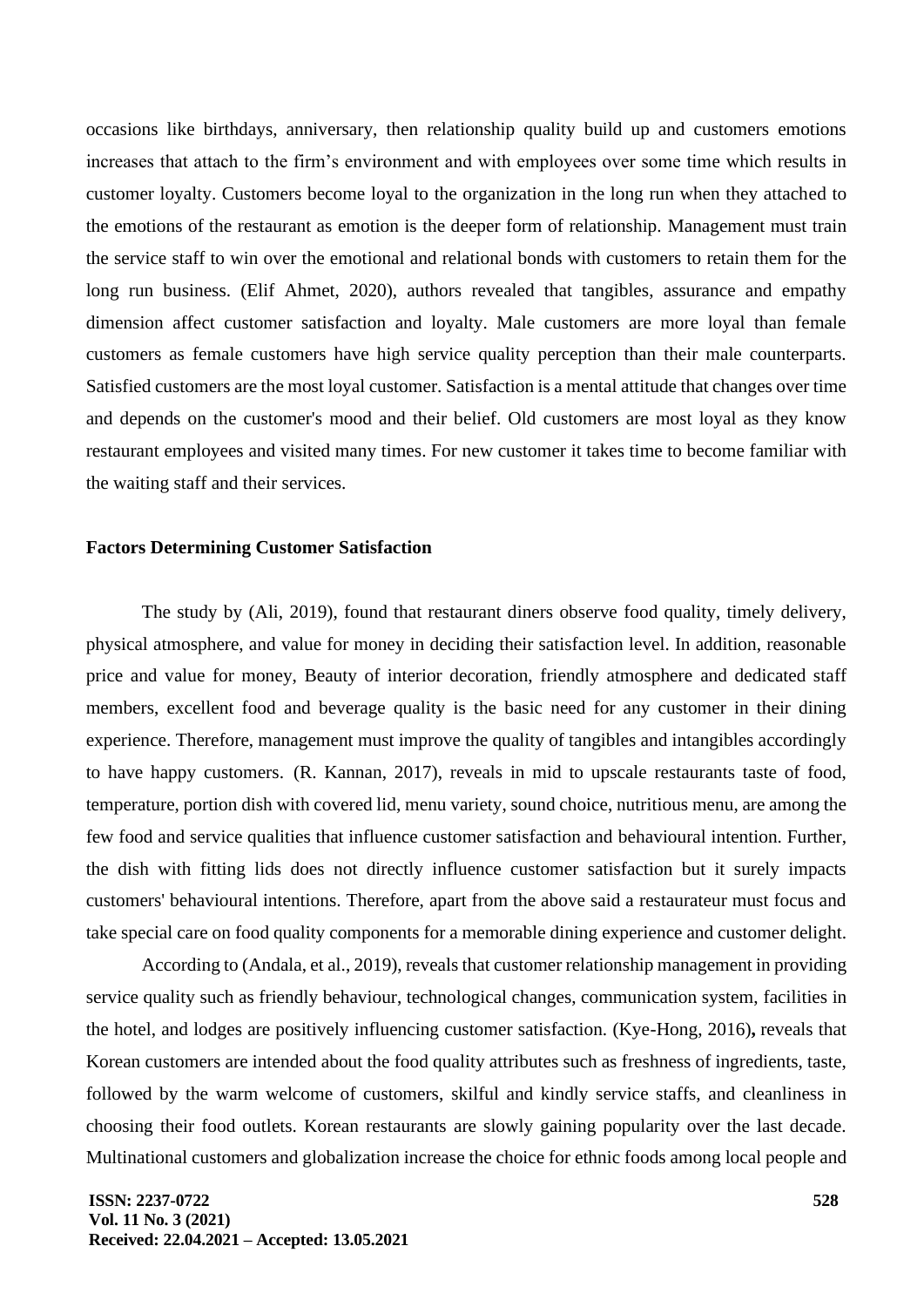other nationals. Ethnic restaurants are a good place to introduce Food culture and national image to foreign nationals. Ethnic restaurants must focus on traditional and authentic food elements, their originality, and the proper way of service. Service staff must have fluency in the English language so they can able to describe the ingredients used, and process of food preparation. They must wear traditional outfit, music, equipment, interior design, and other such related items which showcase the ethnic culture. (Ali-Raza, et al, 2019), authors investigated customers' preferences of Hyderabad restaurants and revealed that genuine price, variety of food and beverage choice, friendly and enthusiastic service staffs, attractive building, comfortable atmosphere, excellent food, and service quality influence customer satisfaction. Further, added yummy food, reasonable and fast service are the major factors that attract customers for dining. As the customers are hungry and need food and drinks after shopping in the city market place.

## **3. Research Model**

Figure 1. Illustrates the model of the study. The two variables i.e., Customer satisfaction and customer loyalty were studied to know association between the two variables.



Figure 1 - Theoretical Framework

## **4. Research Methodology**

The objective is to find out the association between customer satisfaction and loyalty in the in-house food service outlets of Jallandhar city. Based on past studies, the dependent variable customer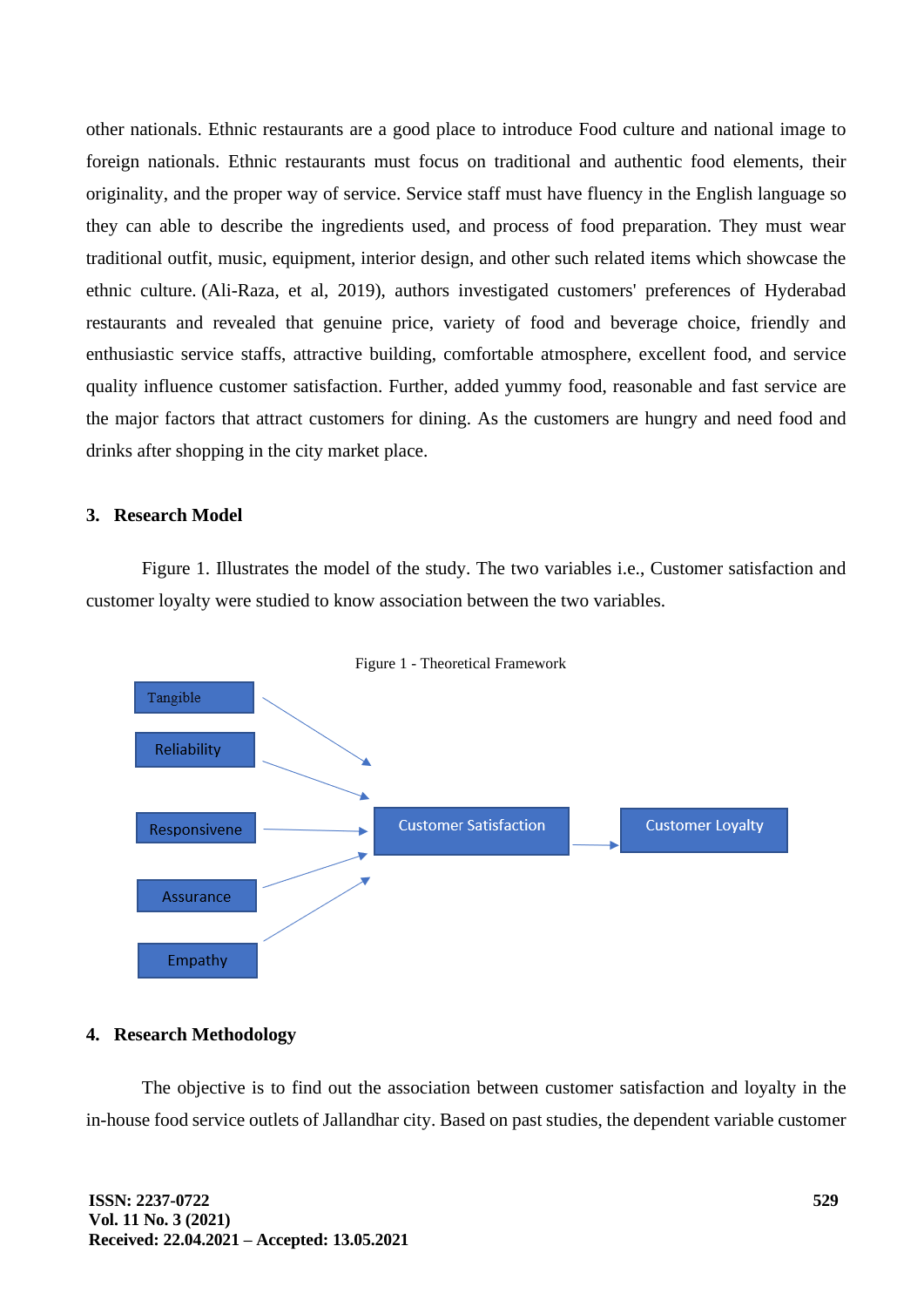loyalty and independent variable customer satisfaction have developed. Hypothesis generated to examine the association between the two variables.

Hypothetical structure and also, a detailed literature review was conducted for framing the questionnaire. The survey observation viewed the expectation and perception of respondents who had their meals in the hotel's food outlets by asking customers the repetition of their visits, service quality, waiting for staff's behaviour, physical ambiance, and most important reason for coming to the restaurant. The questionnaire includes the demographic profile of the respondents in section-A and Section-B comprises questions on tangibles (Physical objects), reliability, responsiveness, assurance, empathy, loyalty, retention, and customer satisfaction respectively included for this study. The targeted sample belongs to the middle class and upper-middle-class group staying in the room rooms and local customer who visits at least once in a month. The data were collected during six weeks, and personally visited different food outlets of budget hotels and approached the volunteer diner and told them either tell or fill the questionnaire. SPSS version 20 was used to calculate the collected and usable data.

## **Data Collection**

To evaluate the dining experiences of restaurant customers regarding service quality factors such physical environment of the restaurant, reliability, responsiveness, assurance and empathy, customer satisfaction, customer loyalty, and customer retention and hypothesis contemplated for the structure. A questionnaire survey was conducted for the collection of data. Detailed information of 150 respondents (both inhouse guests and local customers) who had visited the different hotels and dined out in the food and beverage outlets located in Ludhiana city via hand-to-hand distribution also using social media like Facebook, WhatsApp, LinkedIn, and Messenger. Each question of the questionnaire was scaled on a 7-point Likert scale. The scale is limited to '1' being not important at all and '7' extremely important.

The operating scale was based on the SERVQUAL scale to measure service quality dimensions, namely Tangibles (10 objects), Reliability (5 objects), Responsiveness (3 objects), Assurance (6 objects), Empathy (5 objects), Customer loyalty (3 objects), and Customer retention (4 objects) which were used to assess the dependent variable Customer Satisfaction (6-items) level and to examine the formulated hypothesis. All together 42 variables out of that independent variable customer loyalty and dependent variable customer satisfaction were examined for checking hypothesis distinctively. Data collected in the month of February 2021 using the convenience sampling method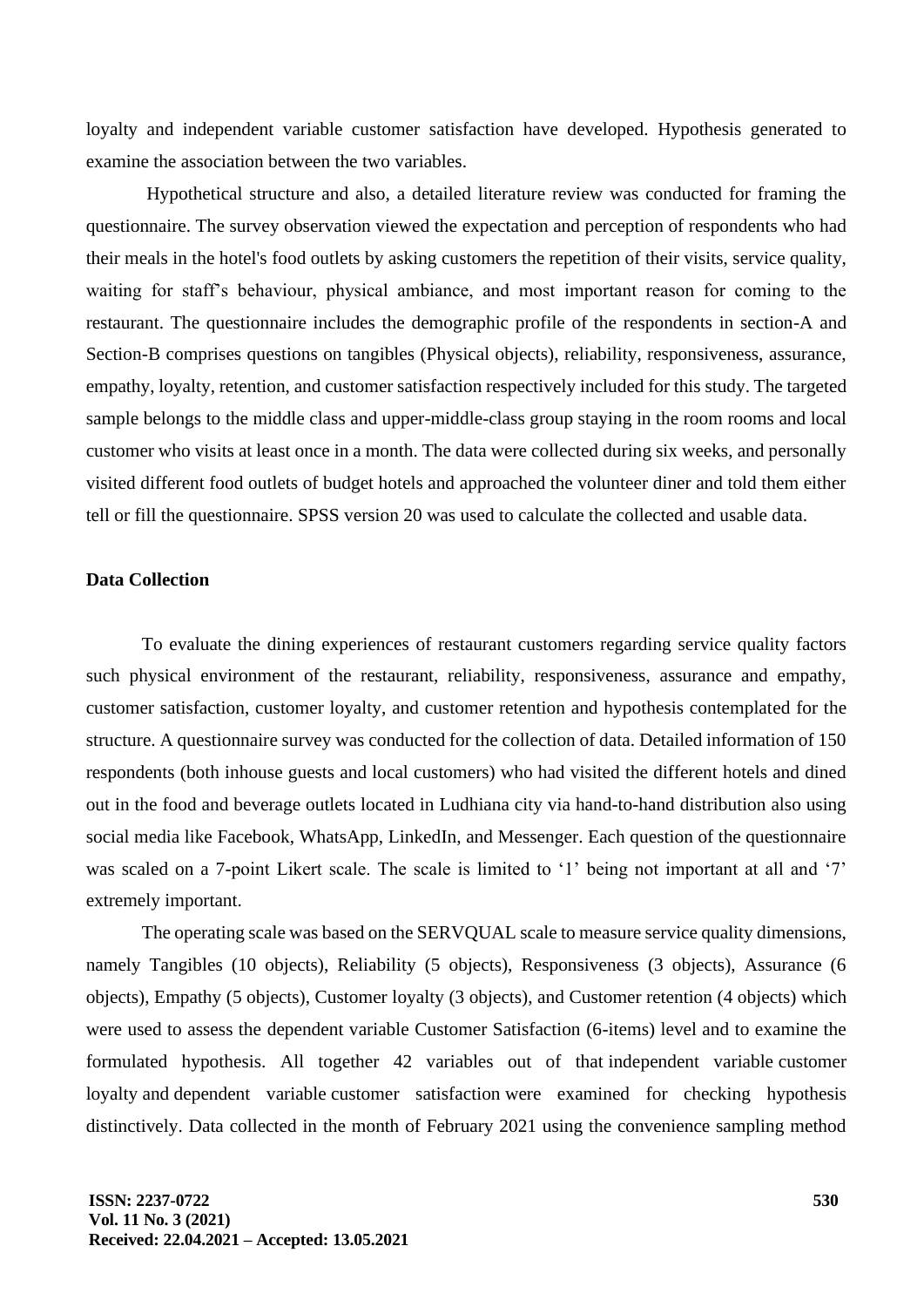from the hotels situated in different places of the city. Out of 200 questionnaires, 150 fully completed questionnaires were received.

# **5. Analysis, Interpretation, and Discussion**

We have used SPSS-20 version software was used for analysing the data. Data implanted in MS excel and further processed in the SPSS Software. Descriptive analysis was conducted such as the Reliability test, and Pearson Correlation analysis. Pearson correlation analysis is helpful for reporting the association between two variables as it characterizes the strength and the direction as well. To check the internal consistency of collected data, Cronbach's alfa was calculated using Reliability Analysis. The result obtained through SPSS were then examined to sort out the customer satisfaction and loyalty of the diners in contrary to service quality dimensions. The final output received was examined ahead of whether they are in a sequence with the hypotheses.

# **Reliability Analysis**

Before performing the analysis of the questionnaire, we have checked the validity of the questionnaire's responses. Cronbach's alfa is the commonly used technique to measure the reliability effect. If the value of alfa is closer to 1 or greater than 0.6, the data is reliable and we can analyse that data. But, if, it is not greater than 0.6 we cannot go for analysis on that data because the data is not reliable.

Table 1 shows, Cronbach's alfa for customer loyalty variables is .846 which much greater than 0.7. Therefore, the instrument using here is reliable.

| Table 1 - Reliability Statistics - Customer Lovalty |                                                       |                  |  |
|-----------------------------------------------------|-------------------------------------------------------|------------------|--|
| Cronbach's $(\alpha)$                               | Cronbach's $(\alpha)$ on the basis Standardized items | Numberα of Items |  |
| .845                                                | 846                                                   |                  |  |

Table 2. shows, Cronbach's alfa for customer satisfaction variables is .827, which is far greater than 0.7. So, the instrument using here is reliable. Cronbach's alfa should be equal and greater than 0.7.

| <b>Table 2 - Reliability Statistics - Customer satisfaction</b> |                                                       |                 |  |
|-----------------------------------------------------------------|-------------------------------------------------------|-----------------|--|
| Cronbach's $(\alpha)$                                           | Cronbach's $(\alpha)$ on the basis Standardized items | Number of Items |  |
| .546                                                            | .827                                                  |                 |  |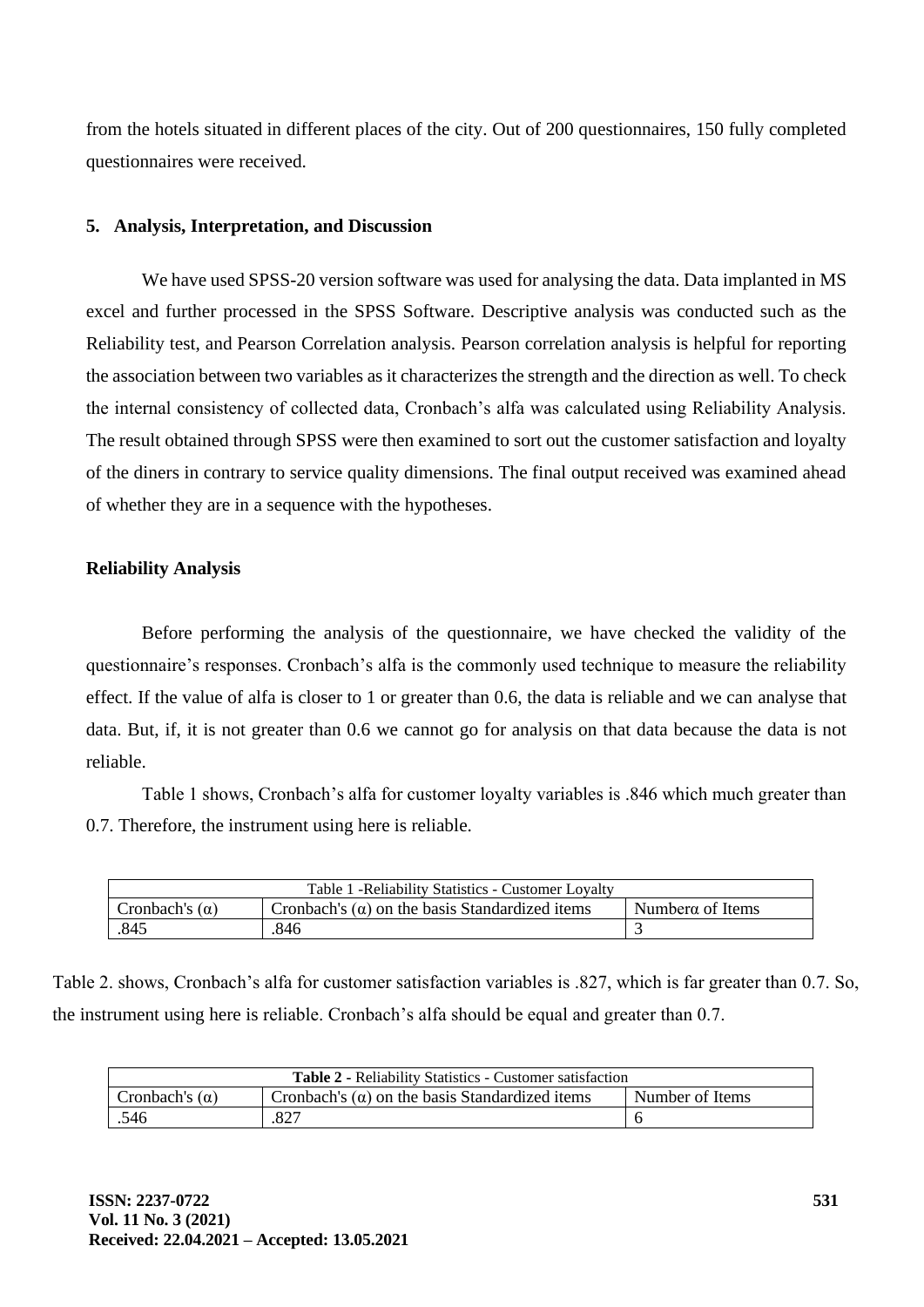# **Descriptive Analysis of Customer Loyalty**

Question number -3, I will come to this restaurant again, got the best mean value of 5.52. Then second question number, (I will recommend this restaurant when I talk with other people about it) mean value is 5.42 and first question number, (I will say a good word for this place to my friends and peer groups) mean value is 5.31. That means customers are slightly loyal to the firm as all have the mean value falls under the category between slightly agree and agree.

| Tuble 5 - Descriptive statistics Castoliter Lovany construct |                                                         |            |           |            |
|--------------------------------------------------------------|---------------------------------------------------------|------------|-----------|------------|
| S                                                            | <b>Items</b>                                            | Mean value | Std.      | Cronbach's |
| No.                                                          |                                                         |            | Deviation | Alfa       |
|                                                              | I will say a good word for this place to my friends and | 5.3133     | 1.55065   |            |
|                                                              | peer groups                                             |            |           |            |
| 2                                                            | I will recommend this restaurant when I talk with other | 5.4200     | 1.41074   | .846       |
|                                                              | people about it                                         |            |           |            |
| 3                                                            | I will come to this restaurant again                    | 5.527      | 1.4549    |            |
|                                                              |                                                         |            |           |            |

Table 3 - Descriptive statistics Customer Loyalty construct

# **Descriptive Analysis of Customer satisfaction**

The highest mean value is 5.72, satisfaction with the overall dining experience. Customer satisfaction level in overall dining experience falls between slightly agree and agree. Followed by satisfaction with food quality, mean value 5.70, I had a great time eating, mean value 5.62, satisfied with food and beverage prices of this restaurant, mean value 5.48, waiting time, mean value 5.51, and the least scored mean value is 5.20, satisfaction with the service quality of the restaurant. Means respondents are little satisfied by the service quality of the in-house food outlets.

| Sl No.         | Items                              | Mean value | Std. Deviation | Cronbach's Alfa |
|----------------|------------------------------------|------------|----------------|-----------------|
|                |                                    |            |                | $\alpha$        |
|                | I am happy with the overall dining | 5.7267     | 5.12645        |                 |
|                | experience                         |            |                |                 |
| 2              | I had a great time eating          | 5.6200     | 1.20218        |                 |
| $\overline{3}$ | The waiting time was fine.         | 5.5133     | 1.23014        |                 |
| $\overline{4}$ | I am happy with the service        | 5.200      | 1.28319        | .827            |
|                | quality at this restaurant         |            |                |                 |
| 5              | I am satisfied with the quality of | 5.7000     | 1.24647        |                 |
|                | food of this food outlet.          |            |                |                 |
| 6              | I am agreed with the food prices   | 5.4867     | 1.40821        |                 |
|                | of this restaurant                 |            |                |                 |

Table 4 - Descriptive statistics Customer Satisfaction construct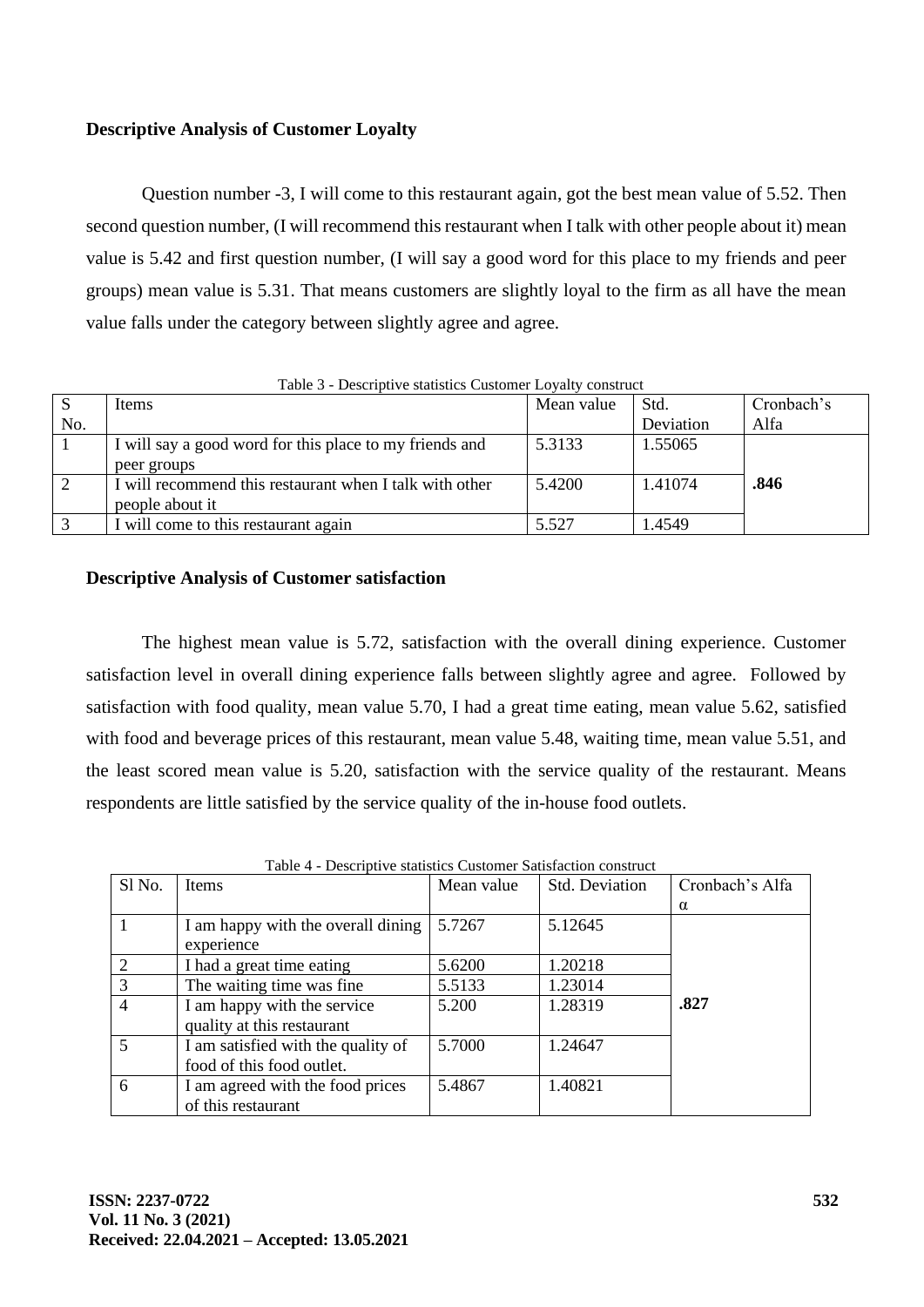# **Correlation of Variables**

Correlation analysis is the analysis of the relation between two variables, it is termed as correlation analysis. Correlation measures the direction and strength of relationship. Because our data is on a ratio scale, we have chosen the correlation coefficient symbolise as (r).

It does not provide any information about cause and effect. Correlation does not speak of the influence of one variable over the other as well. Correlation relation is not equal to causation.

# **Problem**

To investigate the association between customer satisfaction and loyalty.

**H1:** *There is a significant and positive association amid customer satisfaction and customer loyalty.*

**H0**: There is no significant and positive association amid customer satisfaction and customer loyalty.

Pearson product correlation of Customer satisfaction and loyalty was found to be very low and negligible positive and statistically significant ( $r = .097$ , the p-value is less than .001).

Pearson correlation value is .079, it is significant as the  $P < .05$  Hence, H1 was supported i.e. There is a significant relationship between customer satisfaction and loyalty. This shows enhancement in customer satisfaction would lead to higher customer loyalty of consumers. And rejected the null hypothesis, i.e., There is no significant and positive association amid customer satisfaction and loyalty.

|             |                                      |                   | I am happy with the overall dining<br>experience |
|-------------|--------------------------------------|-------------------|--------------------------------------------------|
| Pearson     | I will come to this restaurant again | $Sig. (2-tailed)$ | .239                                             |
| correlation | (Loyalty)                            |                   |                                                  |
|             |                                      | N                 | 150                                              |
|             |                                      | Pearson           | .097                                             |
|             |                                      | Correlation       |                                                  |

| Table 5 - Pearson's Correlations table |  |  |
|----------------------------------------|--|--|
|----------------------------------------|--|--|

## **6. Conclusion**

This study unearthed the correlation between customer satisfaction and customer loyalty in the in-house food outlets of budget hotels of Ludhiana city. Service quality dimensions such as physical quality, reliability, responsiveness, assurance and empathy are applied to know the customers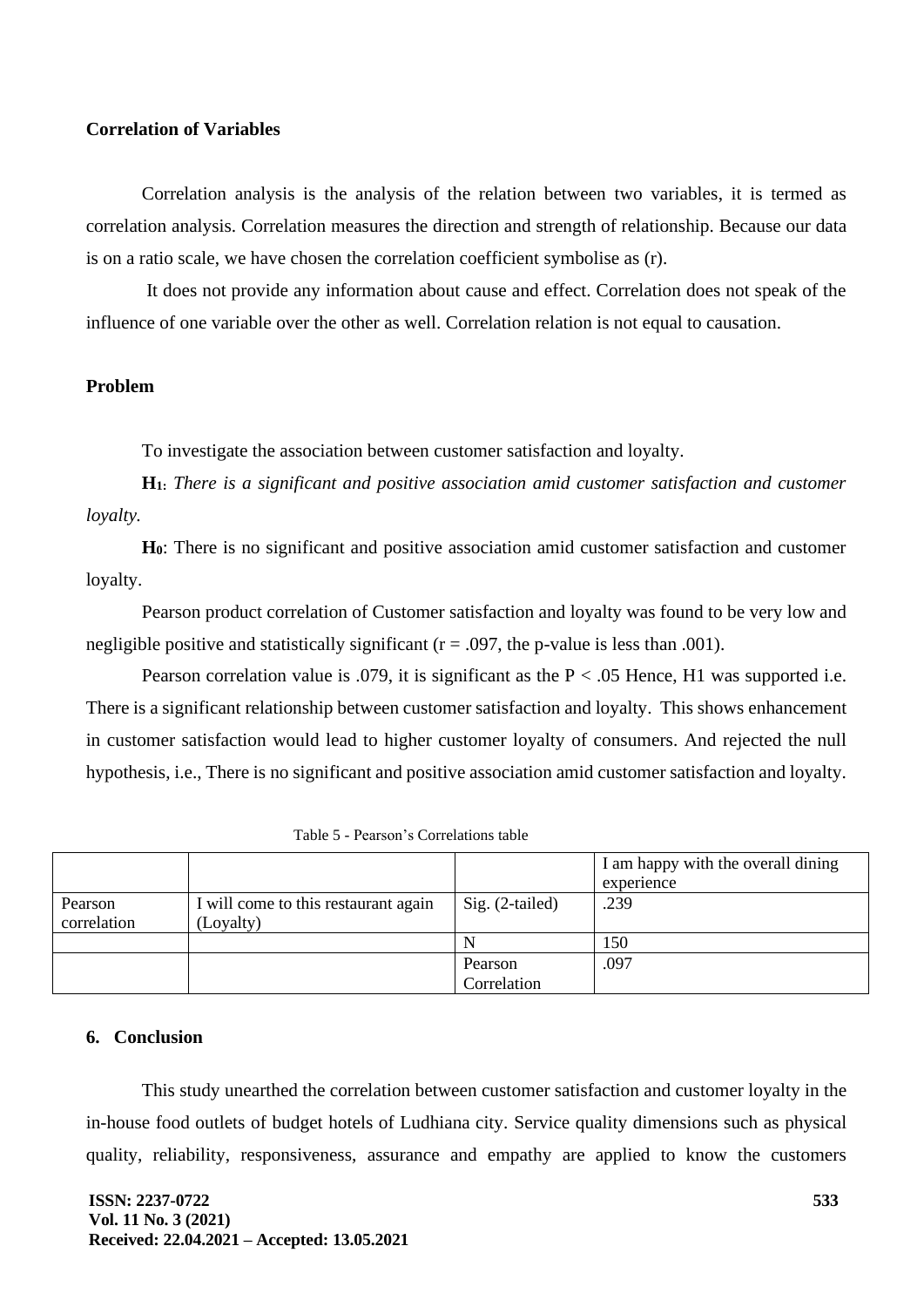satisfaction level on overall dining experience and brand loyalty towards the organisation. On the basis of this interpretation and depiction results, descriptive analysis (reliability and correlation analysis) among dependent and independent variables have been analysed. The correlation of Customer satisfaction and loyalty was found to be very low and negligible positive and statistically significant as  $r = .097$ , which is significant as  $P < .05$  and p-value is less than  $< .001$  presented in table 5.

Therefore, Food outlet managers should improve service quality, food quality, and reasonably priced menu items. If food outlets maintain and provide excellent food and services to their customers, better result may be able to boost customer loyalty and future purchase intention. Factors such as pleasant atmosphere, unique food, timely service of food, polite and attentive staff are important factors in achieving customer satisfaction and loyalty (Aymar and Joseph, 2019; Anahita and Rohaizat, 2015; Kartika, et al, 2015; Abdullah and Ramazan, 2020). Krishna and Orthodox, (2017) expressed that Customer loyalty is the outcome of overall satisfaction achieved by customers from the firm. When the customer's perception surplus customer expectation then customers become delighted resulting in customer loyalty. Petr Suchaneka and Maria, (2019), found that if the product price is set according to product quality, then the price will not affect other factors. Hee and Yongping, (2020), Proper pricing strategy with excellent food quality and service delivery are the basis in reaching the goal of customer satisfaction and customers repurchase intention.

Thus, based on the study it is found that customers satisfaction and customer loyalty have positive and significant relationship. And most of the time satisfied customers are loyal to the organization and say good words for them. Therefore, in-house food service outlet manager's first choice is to keep customers satisfied so that loyalty come automatically.

## **References**

Sandeep Singh Chib & Manoj Kumar. (2021). Corelation as well as connexion between Service Quality and Customer Satisfaction, *Gorteria journal,* Vol. 34, Issue-1.

Ashish Raina, Varinder Singh Rana, Arun Kumar Thakur. (2020). Major Attributes Affecting Guest Satisfaction in Eating Out Places in India, *UGC care journal,* vol.40, issue-50.

Syariful Mahsyar, Untung Surapati. (2020). Effect of service quality and product quality on customer satisfaction and loyalty, *International Journal of Economics, Business and Accounting Research,* vol.4, issue-1.

Sachin Bhogal, Sushil Kalra, Deepika Puri, Sachin Ahuja. (2020). Evaluating the Impact of Atmospheric Elements on Behavioural Intentions of Indian Customers, *International Journal of Advanced Science and Technology* Vol. 29, No. 7.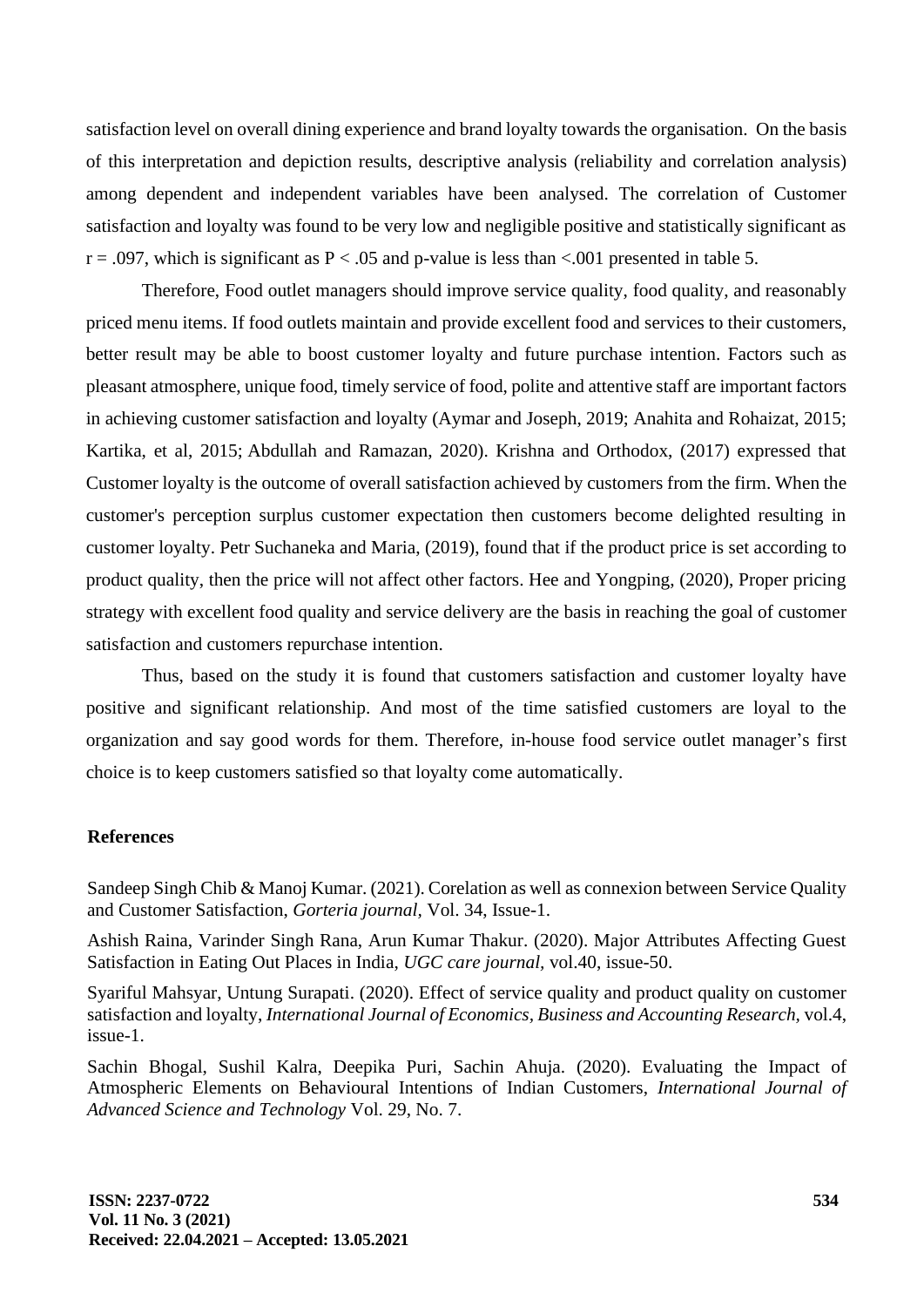Andre Luis Policani Freitas and Juliana Damaris Candido de Lima. (2020). What are he the most affect service quality in fast food restaurant? *Proceedings on Engineering Sciences*, Volume -2, Number- 4.

Hee Cheol Moon and Yongping Zhong**. (**2020**).** What Drives Customer Satisfaction, Loyalty, and Happiness in Fast-Food Restaurants in China? *Perceived Price, Service Quality, Food Quality, Physical Environment Quality, Moderating Role of Gender, MDPI, Foods* 2020, 9, 460; doi:10.3390/foods9040460, [www.mdpi.com](http://www.mdpi.com/)

Abdullah Uslua and Ramazan Eren. (2020). Critical review of Service Quality scales with a focus on customer satisfaction and Loyalty in Restaurants, *The central European journal of regional development and tourism* Vol-12, Issue-1.

Jamal M Joudeh & Ala O. Dandis. (2018). Service Quality, Customer Satisfaction and Loyalty in an Internet Service Providers, *International Journal of Business and Management,* volume- 13, No. 8.

Ana Stranjancevic, Iva Bulatovic. (2015). customer satisfaction as an indicator of service quality in tourism and hospitality, *International Journal for Quality Research* 9-4 689–704.

Anahita Naderian, Rohaizat Baharun. (2015). Service Quality and Consumer Satisfaction and Loyalty association Moderated by Switching Cost in Hospitality Industry, *International Journal of Hospitality & Tourism Systems,* vol.8, issue-1.

Nikhil Monga, Sanket Kaplash, and Mallika Bhalla (2015). Impact of brand loyalty of existing restaurant on newly opened restaurants in Chandigarh, *International Journal of Advanced Research in management and social sciences,* vol.4 number-12.

Li Min Chuang, Ming-Tien Tsai, Ze-Xiong Wu, Jung-Jeng Shiu. (2012). The impact of customer interaction on customer loyalty in Taiwan's international tourist hotels: the mediating effect of service quality and trust, Innovative Marketing, Vol. 8, Issue2.

Krist R. Swimberghe and Barbara Ross Wooldridge. (2014). Drivers of Customer Relationships in Quick-Service Restaurants: The Role of Corporate Social Responsibility, Cornell Hospitality Quarterly, [http://cqx.sagepub.com](http://cqx.sagepub.com/)

Petr Suchaneka and Maria Kralovab. (2019). Customer satisfaction, loyalty, knowledge and competitiveness in the food industry, *Economic Research-Ekonomska Istrazivanja,* Volume - 32, Number -1, 1237–1255.

Shiv Ratan Agarwal and Divya Mittal. (2019). How does transparency complement customer satisfaction and loyalty in the restaurant business, Vol. 20, Issue 6.

Bashir Ahmad Fida, Umar Ahmed, Yousuf Al-Balushi1, and Dharmendra Singh. (2020). Sage Open, 1–10, DOI: 10.1177/2158244020919517 journals.sagepub.com

Aymar Raduzzi and Joseph Eric Massey. (2019). Customers' satisfaction and brand loyalty at McDonald's Maroc, *African Journal of Marketing Management,* Vol. 11(3), pp. 21-34.

Professor Krishna Govender and Orthodox Tefera. (2017). Service quality, customer satisfaction and loyalty: The perceptions of Ethiopian hotel guests, *journal of Hospitality, Tourism and Leisure,* Vol 6, No.2

Amrik Singh, Sanjeev Kumar, Rashidur Rahman. (2019). Measuring Food and Service Quality, Guest loyalty with Food Outlets - A Study on National Highway of Punjab, *International Journal of Recent Technology and Engineering,* Vol-8, Issue- 1, C2.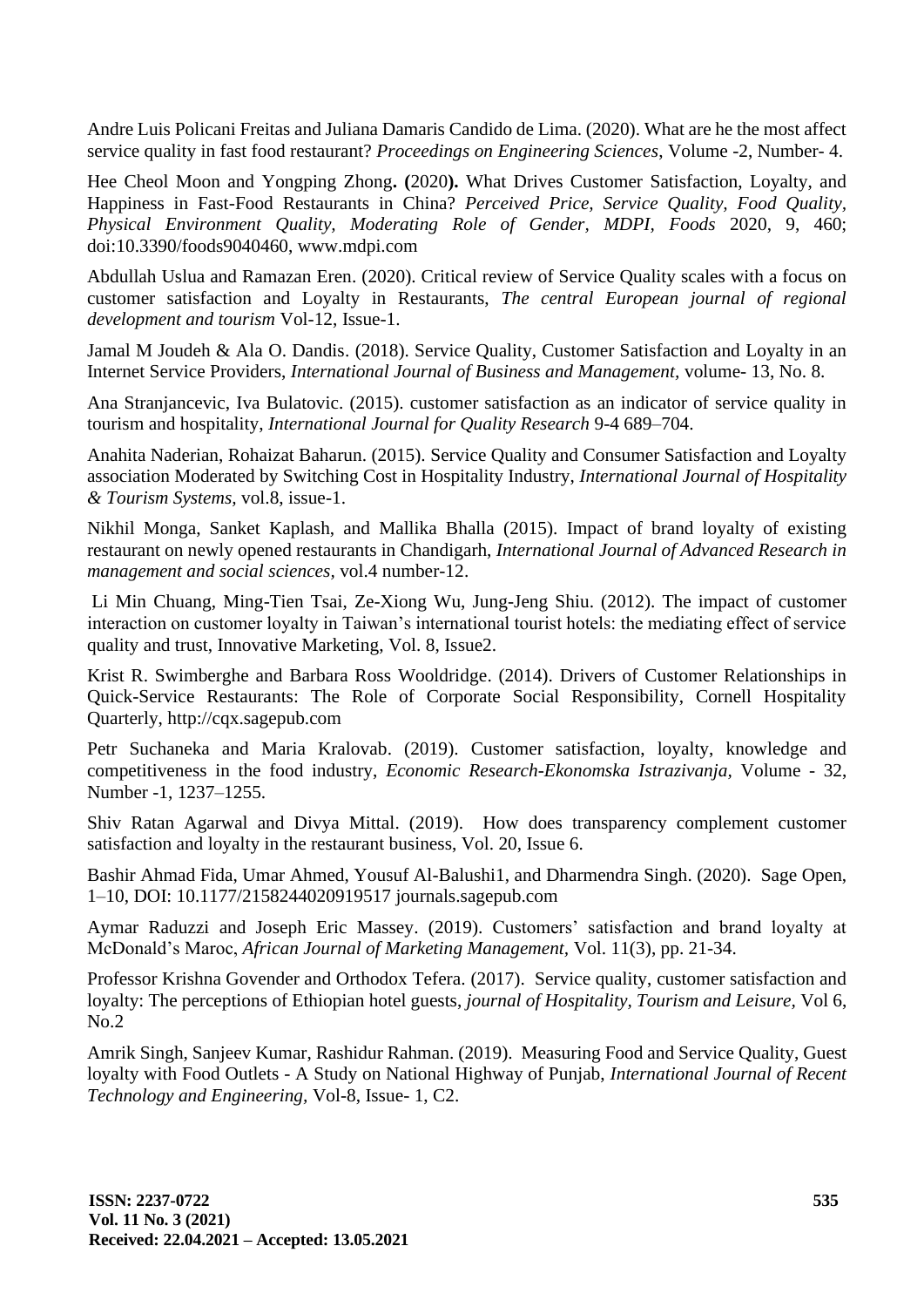Kartika Puspitasari Adiningsih, Rita Nurmalina, and MD. Djamaludin. (2015). Customer satisfaction and loyalty of a frenchise product evidence from Nasi Bebek ginyo restaurant in Jakarta, *Indonesian Journal of Business and Entrepreneurship,* Vol. 1 No.1.

Weng-Kun Liu, Yueh-Shian Lee & Li-Mei Hung. (2016). The interrelationships among service quality, customer satisfaction, and customer loyalty: Examination of the fast-food industry, *Journal of food service business research* <http://dx.doi.org/10.1080/15378020.2016.1201644>

Amer Rajput and Raja Zohaib Gahfoor. (2020). Satisfaction and revisit intentions at fast food restaurants, *Future Business Journal,* 6:13<https://doi.org/10.1186/s43093-020-00021-0>

Ying Tuan Lo, Siti Rahmah Awang, Ahmad Jusoh, Khalil Md Nor, Khairiah Soehod. (2018). The role of patron dining experience and emotions on relationship quality in chain restaurant industry, *Omnia science,14*(3): 357-369 Intangible Capital – <https://doi.org/10.3926/ic.1120>

Elif kocagoz, Ahmet Melih eyitmis. (2020). The effects of perceived service quality on customer satisfaction and loyalty: A quantitative research on the food & Beverage Industry, *Business & Management Studies: An International Journal* Volume - 8 Issue-5.

Amer Rajput and Raja Zohaib Gahfoor. (2020). Satisfaction and revisit intentions at fast food restaurants, *Future Business Journal,* 6:13<https://doi.org/10.1186/s43093-020-00021-0>

Gautam Parmar and Raju M Rathod. (2018). Study on perception towards fast food consumption, sardar patel university, synergy, *Journal of management,* vol.20, no.2.

Mohinder Chand, Anish Slath. (2018). Impact of Food and Beverage Service Practices on Customer Satisfaction in the Food Outlets, Chandigarh, India, *International Journal of Hospitality & Tourism Systems* Vol. 11, Issue- II.

Morelight Virima, Maxwell Sandada, Tinashe Ndoro and Tinashe Chuchu. (2019). The impact of service quality drivers on customer satisfaction in internet provision services of Zimbabwe*, Journal of Business and Retail Management Research,* volume14, issue 1.

Gautam Shandilya, Saumya Singh, and A.R. Srivastava. (2018). Impact of consumers perception on the service quality of fast-food sector, *International Journal of Mechanical Engineering and Technology,* Vol.9, issue-2.

Ishmael Mensah, Ghana Rebecca Dei Mensah. (2018). Effects of Service Quality and Customer Satisfaction on Repurchase Intention in Restaurants on University of Cape Coast Campus, *Journal of Tourism, Heritage & Services Marketing,* Vol. 4, No. 1.

Agnes Kanyana, Lizsberth Nganab, Boo Ho Voon. (2016). Improving the Service Operations of Fast-food Restaurants, conference paper, Procedia, Social and Behavioural Sciences 224-190.

Anshul Garg & Maria Amelia. (2016). Service Clues' Influence on Customers' Dining Experience in Fine Dining Restaurants, *Asia-Pacific Journal of Innovation in Hospitality and Tourism,* vol-5, No. 1.

Douglas Chiguvi. (2015). Impact of Ambiance Conditions on Customer Satisfaction in the Restaurant Industry, Case Study of Debonairs Pizza Outlets in Botswana, *International Journal of Science and Research,* volume 6, issue 2.

Shaher Murad, Prof. Muhammad Ali. (2015). Impact of service quality on customers satisfaction in restaurant industry, *Singaporean journal of business economics and management studies,* vol.4, No.6

Lawrence Kabuitu Wang"ombe, Lucy W. Ngige. (2016). Effects of service quality on customer satisfaction in 4- & 5-star hotels in Nairobi, Kenya, *International Journal of Novel Research in Marketing Management and Economics* Vol. - 3, Issue – 3.